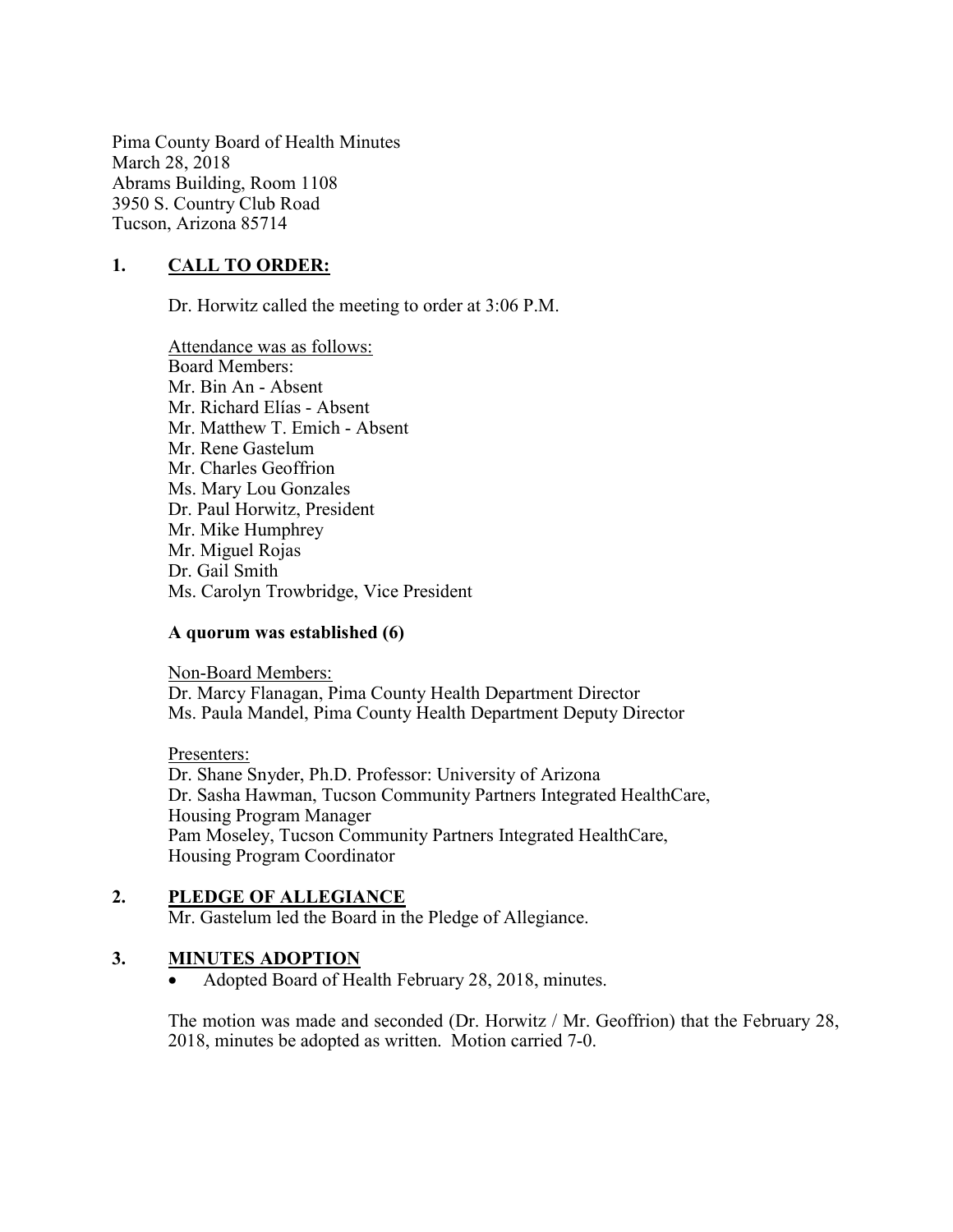## 4. BOARD OF HEALTH

 Board Bylaws – Dr. Horwitz reported on his meeting with the Pima County Attorney's Office to talk about the bylaws and meeting attendance requirements. According to the bylaws, member attendance is to ensure a quorum and members who fail to attend three consecutive meetings are considered resigned. Additionally, Board meeting agendas are disseminated ten days prior to Board meetings and changes can be made to the bylaws by Board members followed a review by the County Attorney's Office. Alternate means to participate in Board meetings is annotated at the bottom of meeting agendas in compliance with ADA rules.

#### 5. DIRECTOR'S UPDATE

 Dr. Flanagan attended the National Association of County and City Health Officials conference in Washington, DC last month and provided a summary of the meetings and information she received during the conference. A main topic during the conference was President Trump's intent to decrease public health funding for the CDC. Dr. Flanagan was able to meet with representatives from Congresswoman McSally's office and Senator McCain's office where she shared materials and information supporting the importance of CDC funding and how appropriations are earmarked to flow into local communities. Without these funds, emergency preparedness would be negatively impacted when responding to events such as Zika, Ebola, and when other infectious disease outbreaks/events occur. Dr. Flanagan extended the invitation to Congresswoman McSally and Senator McCain to visit and tour the Health Department. Congresswoman McSally's office has already expressed an interest. Pima Animal Care Center has extended an invitation for the Board to hold the next Board meeting at Pima Animal Care Center to include a tour of the new facilities. Board members discussed and voted to hold the April 2018 Board meeting at Pima Animal Care Center's new facilities.

 Vital Records Revenue – A recent change made by ADHS within the DAVE system requires funeral homes to make payment at the time of request for death certificates. This is a change from allowing funeral homes to pay via invoices. Although funeral homes are frustrated, they will continue to provide this service as a courtesy for their clients. Mr. Gastelum inquired why the State made this change. Dr. Flanagan responded that it is how the State has interpreted the statue to ensure compliance.

 Oral Health in Pima County – The El Rio Clinic is planning to no longer provide oral health service to the community; therefore, Pima County Health Department will be the only grant funded provider offering oral health screenings and fluoride treatment. Currently the PCHD budget for these services is \$230,000 and \$1.2 million has been proposed beginning July 2018. PCHD is planning to contract with local dentists and dental hygienists to augment this change and ensure eligible residents are served.

 Arizona Local Health Officer's Association Board met on March 15, 2018 and updates from that meeting include: The State is planning to allocate funding for local jurisdictions to create an Overdose Fatality Review Board. The Health Department is responsible for identifying members to serve on the Board. Dr. Flanagan noted that in addition to a member of this Board, other potential representatives include local physicians, medical examiner's office, poison control, law enforcement, and epidemiology.

#### 6. UNREGULATED COMPOUNDS IN DRINKING WATER:

Dr. Horwitz introduced Dr. Shane Snyder, Professor with the University of Arizona, who gave a presentation about Unregulated Compounds in Drinking Water. Dr. Snyder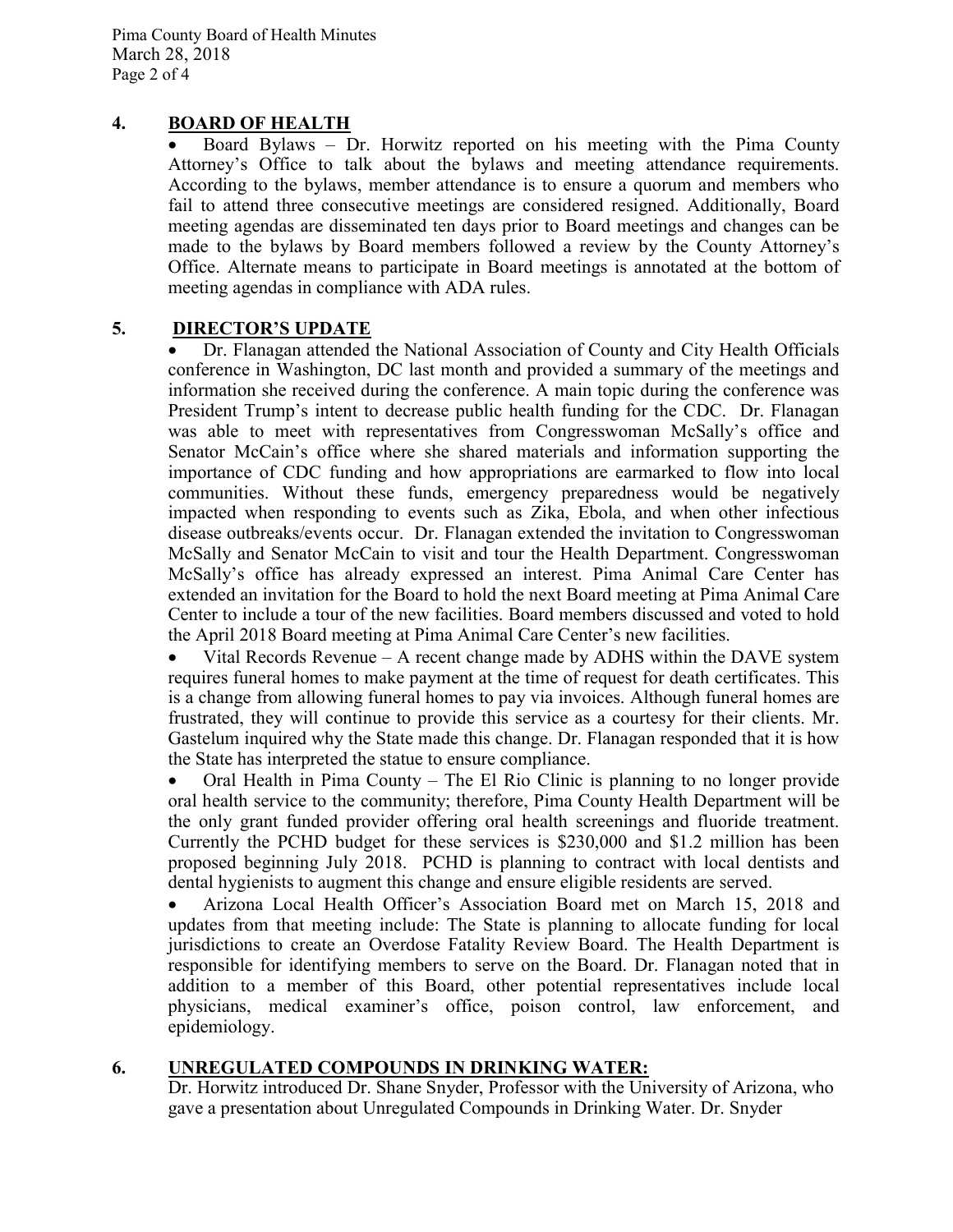reviewed information regarding contaminates found in drinking water, such as chemicals and pharmaceuticals historically resulting in negative impacts. In the past, these compounds were treated by wastewater treatment plants that were not as technologically advanced as they are now. This resulted in marine life and birds becoming affected by this water as it drained into aquifers, lakes, and rivers. Overtime, the feminization of seagull embryos and fish led to concerns for potential negative impacts to humans and the need to implement more comprehensive screening of wastewater. These screening techniques included indicator analyses such as activated carbon, fluorescence, and ozonation. Dr. Snyder believes utilization of On-Line/Real-Time sensors are the future for treating wastewater to ensure drinking water is safe for future generations. Dr. Snyder shared that California has adopted this comprehensive model for screening the state's water. In closing, Dr. Snyder believes that Tucson and Pima County take great efforts to ensure the community drinking water is safe and benefits from advances of improved screening processes for potential contaminates in water which, overtime, will continue to be refined and improved upon for future generations.

#### 7. TCPH HOMELESS PRESENTATION:

 Dr. Horwitz introduced Sasha Hawman and Pam Moseley, the Housing Program Manager and Coordinator with Tucson Community Partners Integrated Healthcare who gave a presentation about City of Tucson and Pima County collaboration to end homelessness. The collaborative is funded by HUD and has an \$8.6 million budget to provide supportive permanent housing, rapid rehousing, transitional housing, safe haven, and homeless management to mitigate homelessness. A five-year tracking and data review revealed a decreasing trend of homelessness due to community involvement and education. Dr. Smith inquired if some of the eligibility involves asking if the clients are undocumented. Ms. Moseley responded that HUD does not require the resident to be a citizen. Dr. Horwitz inquired if a large percentage are mentally ill. Mr. Hawman explained that not all are mentally ill, some are victims of domestic violence and some can be the perpetrator. Dr. Horwitz inquired if screens are performed to protect the community from disease when a homeless person is provided housing. While TCPH does not conduct testing, a client can be referred to El Rio for medical care and behavioral health services.

 The criteria for a homeless person to receive assistance includes self-refer through an application and screening process on the TCPH website. Dr. Smith inquired how a homeless person obtains this information if they do not have access to a computer. Ms. Moseley responded that information is also available at schools, hospitals, and other locations as they continue to expand coordinated efforts. Dr. Smith suggested this information be shared with soup kitchens, shopping centers, and Pima Animal Care Center which have resources and contacts available to aid homeless persons with pets. In closing, Ms. Moseley added that TCPH continues to market and advertise this vital service and shared examples of materials that increase awareness of the programs and services that are provided to help homeless persons.